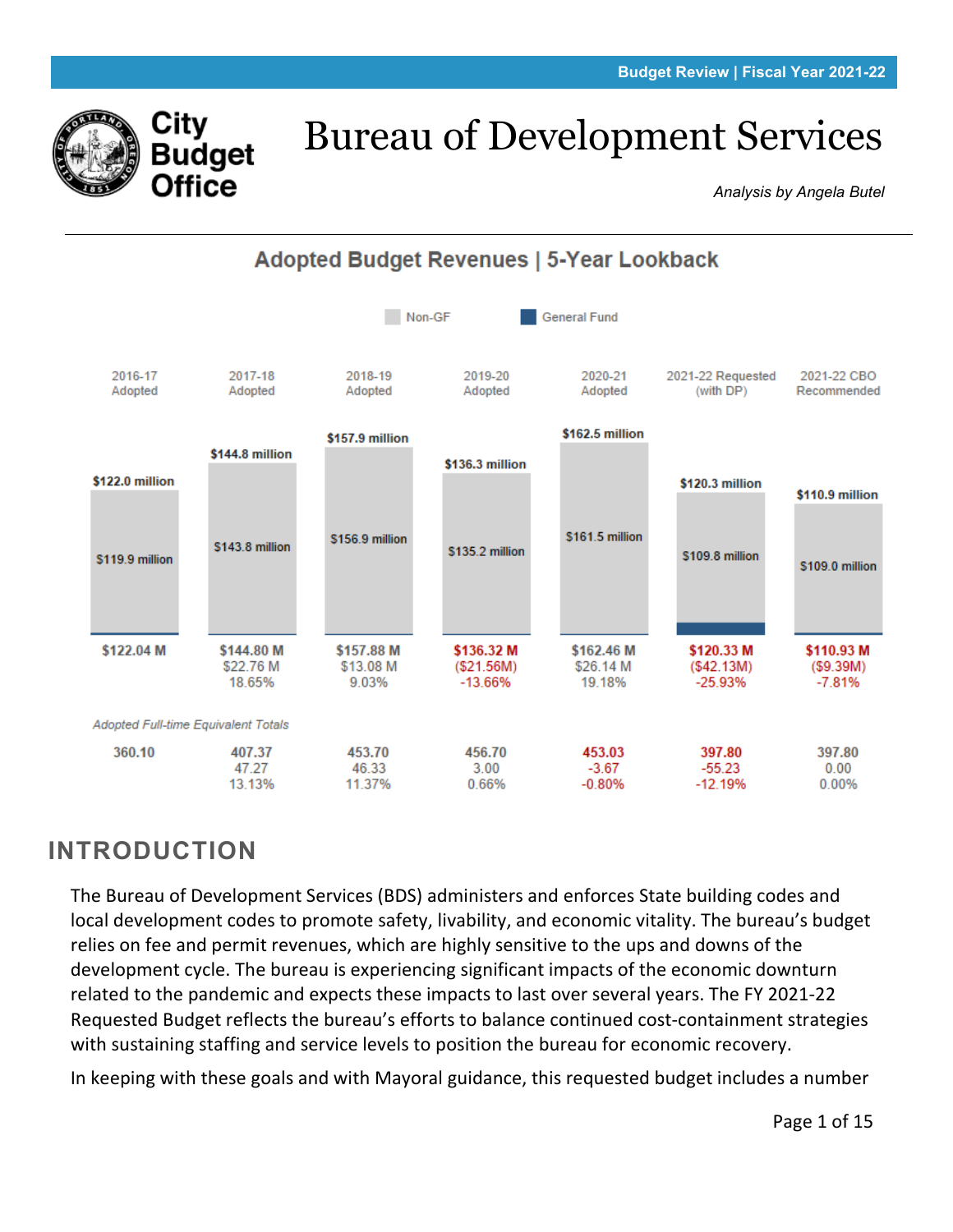of new requests for one-time General Fund resources. Given declining General Fund resources, CBO is not recommending most of these requests, but recommends that the City consider allocating anticipated additional federal relief dollars toward these requests. CBO's review:

- Recommends restoring the 5% reduction to the Neighborhood Inspections Program and adding \$1.0 million in one-time General Fund support for the program in FY 2021-22.
- Does not recommend General Fund one-time resources to create a new Community Engagement Specialist position to lead the bureau's community engagement work.
- Does not recommend \$6.7 million in General Fund one-time resources to maintain current staffing levels and add new positions to address a technology implementation backlog. While additional external resources would certainly be of benefit to the bureau and to local development in FY 2021-22, given limited availability of General Fund resources CBO recommends waiting for the release of federal resources through the American Rescue Plan, for which the rules and distribution is anticipated to be finalized this Spring.
- Does not recommend General Fund one-time resources to support continuity of operations in the Land Use Services Program and Signs Program, and similarly recommends considering allocation of American Rescue Plan funds for these programs.

# **BASE BUDGET & KEY ISSUES**

## **Short-Term Financial Outlook and COVID Impacts**

Over the last year, BDS has experienced significant revenue impacts due to the economic downturn related to the COVID-19 pandemic. As development activity has slowed, particularly for larger-scale projects such as hotels and office space, the bureau has drawn heavily on its reserves in order to meet its expense obligations. Although the bureau entered the downturn with healthy reserves, the current rate of draw—averaging about \$2 million in recent months would exhaust the bureau's reserves by FY 2023-24 without additional action. BDS has taken steps to contain costs as much as possible, including freezing non-essential materials and services spending, maintaining a hiring freeze that was in place prior to the pandemic, and implementing the components of the Safety Net Ordinance passed by City Council in September 2020, which has resulted in 14 employees voluntarily severing employment with BDS.

In consultation with the bureau's Financial Advisory Committee, BDS is projecting FY 2021-22 to be the lowest point of the downturn for the bureau's revenues. BDS's Five-Year Financial Plan projects revenue declines between 12% and 14% for most of the bureau's programs in FY 2021- 22 before revenues begin to recover starting in FY 2022-23. $<sup>1</sup>$  $<sup>1</sup>$  $<sup>1</sup>$  In FY 2019-20 and FY 2020-21, BDS</sup> still received revenues from several large projects that were far enough along to continue moving forward after the pandemic began. Because BDS's fee revenues are related to the valuation of

<span id="page-1-0"></span> $1$  The exceptions are the Land Use Case Review program, for which the bureau projects revenue declines of 4.4% in FY 2021-22, and three programs projecting slight revenue increases: Environmental Soils, Signs, and Neighborhood Inspections. For more detail, see the BDS Five-Year Financial Plan, Appendix B.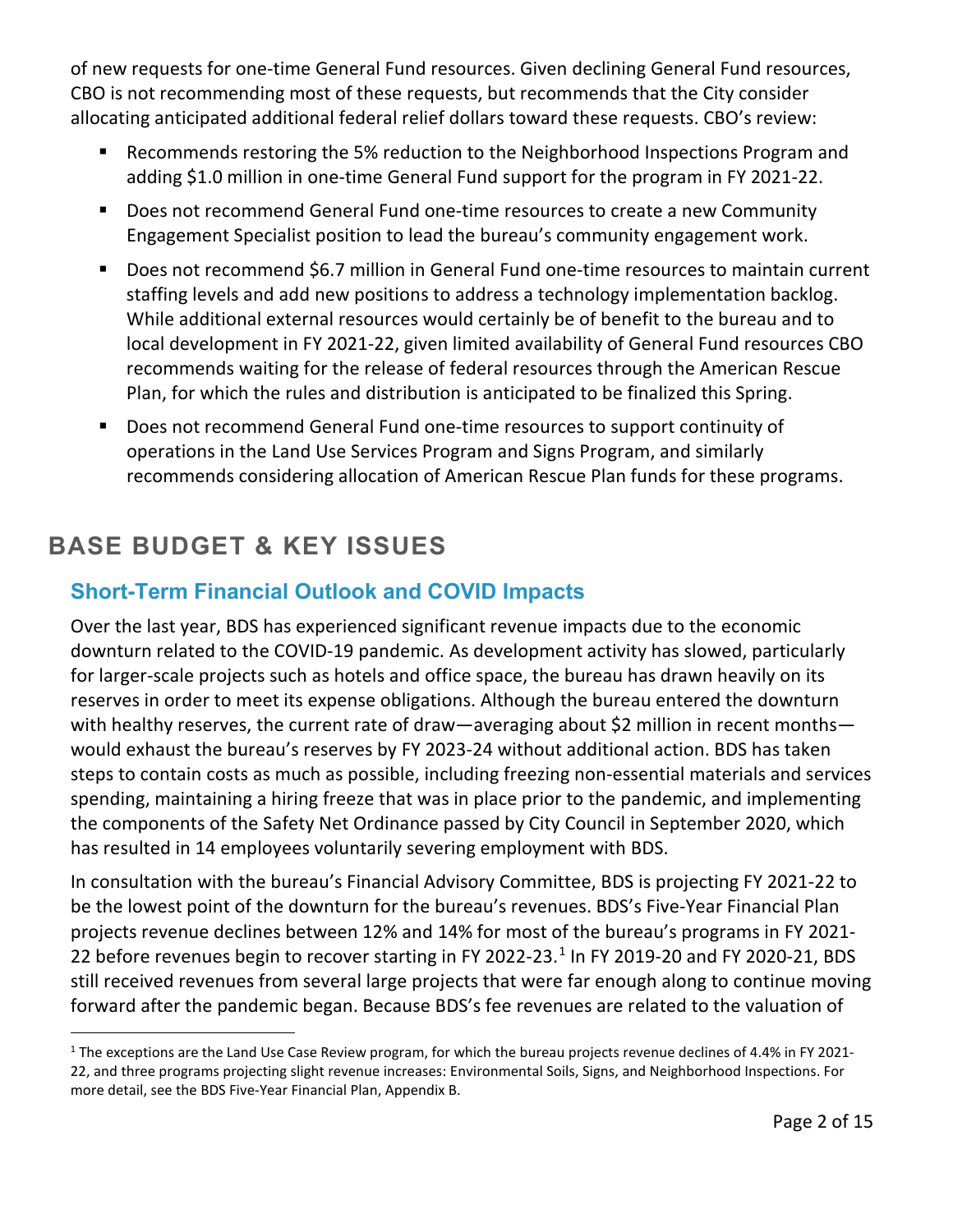development projects, larger projects typically make up a significant portion of the bureau's revenues. The bureau does not anticipate new large projects launching before the economy begins to recover, leading to the projected revenue declines in the coming fiscal year.

During the FY 2008-09 recession, BDS also experienced sharp declines in revenue. During that recession the bureau spent down its reserves from \$13.9 million in FY 2007-08 to \$500,000 by FY 2009-10. BDS eventually had to lay off about 50% of its employees, leaving the bureau without enough staffing to manage even the reduced workload during the recession. Having fewer staff on hand also meant that BDS was challenged to meet increasing workload demands and when the local economy began to recover. Significant costs and time are associated with re-hiring and re-training employees after rounds of significant layoffs; thus, though it is part of BDS's model to scale staffing to workload with shifts in the development cycle, workforce reductions on the scale of the last recession are not an efficient strategy.

Since FY 2009-10, the bureau has taken steps to ensure more stable financial footing for the next downturn. The bureau increased its reserve goals, to 50% of annual operating costs for most programs and 75% for programs with greater revenue volatility.<sup>[2](#page-2-0)</sup> During several years of strong development activity beginning in 2012, BDS built up its reserves, reaching a peak of \$91.7 million in FY 2017-18. As of its FY 2020-21 requested budget submission, BDS was projecting that seven of its 11 programs would reach their reserve goals by the end of FY 2020-21. In addition to building up these reserves, the bureau's business continuity plan tracks early indicators of changes in development activity and outlines steps the bureau should take when certain conditions are met. This is why, for example, the bureau had already instituted a hiring freeze before the pandemic began, in response to a development downturn that began in FY 2017-18.

Because of these prudent steps, the bureau does not anticipate similarly drastic operational impacts in the current recession. The bureau's financial plan assumes a 72.0 FTE reduction in workforce across the five years of the plan, including the 14 employees who have already voluntarily severed employment and 13 layoffs announced at the end of January 2021. This represents approximately an 18% reduction from current-year staffing levels. BDS anticipates being able to manage this level of reduction across the five-year plan while continuing to maintain service levels to a higher degree than in the last recession. Additional discussion of the potential impacts of workforce reductions on recovery from the recession is in the section below.

Based on the current best information about the length of the downturn and shape of the recovery, and factoring in these moderate staffing reductions as well as 5% annual fee increases across most programs<sup>[3](#page-2-1)</sup> in each year of the forecast, BDS projects to draw down its aggregate bureau-wide reserve to a low point of \$9.4 million in FY 2024-25 before adding to it slightly in FY 2025-26. The state-mandated building programs that BDS manages are projected to perform better than the local building programs, with most projected to begin adding to their reserves by

<span id="page-2-1"></span><span id="page-2-0"></span><sup>&</sup>lt;sup>2</sup> Programs with 75% reserve goals are the Building/Mechanical Program, Environmental Soils, Signs, and Land Use Services. <sup>3</sup> The one exception is the Zoning Enforcement program, for which BDS is not projecting any fee increases over the 5-year forecast. Though this program is projected to draw on its reserves in each of the five years of the forecast, it is still projected to maintain a reserve balance of \$1.1 million by FY 2025-26.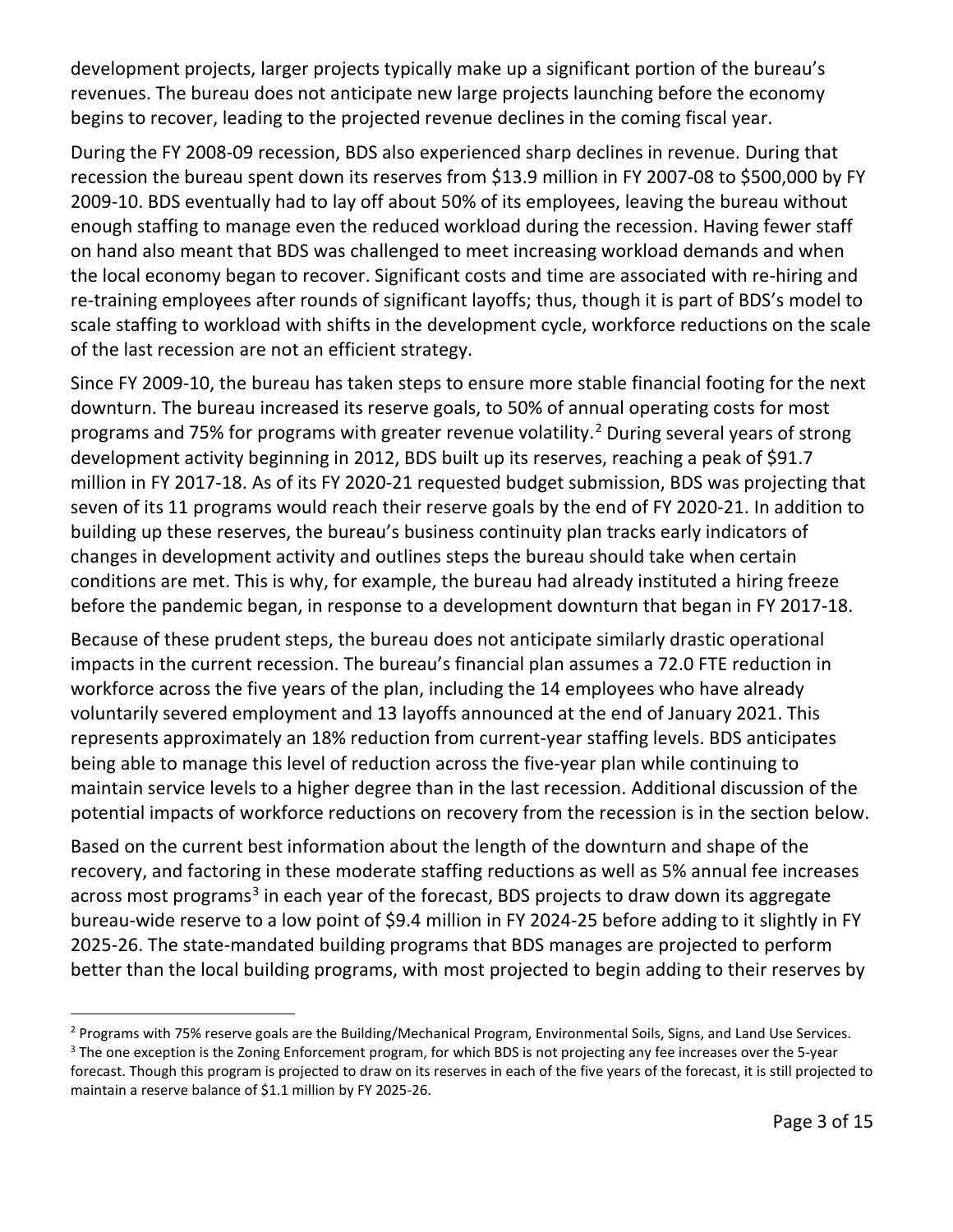the last year of the forecast and all projected to maintain a positive reserve balance for at least part of the forecast period.<sup>[4](#page-3-0)</sup> Of the local building programs, four out of six are projected to draw on their reserves in all five years of the forecast; two, the Signs Program and Neighborhood Inspections, are projecting negative reserve balances even by the final year of the forecast.

| Program                    | Program     | Adds to reserve in 5-year    | Maintains positive reserve    |  |
|----------------------------|-------------|------------------------------|-------------------------------|--|
|                            | <b>Type</b> | forecast?                    | balance?                      |  |
| Building/Mechanical        | State       | No                           | Yes, all five years           |  |
| Electrical                 | State       | Yes, in FY 2025-26           | Yes, all five years           |  |
| Plumbing                   | State       | Yes, in FY 2025-26           | Yes, all five years           |  |
| Field Issuance             | State       | Yes, in FY 2022-23, FY 2023- | Starting in FY 2024-25        |  |
|                            |             | 24, FY 2024-25, FY 2025-26   |                               |  |
| <b>Facilities Permits</b>  | State       | Yes, in FY 2025-26           | Yes, all five years           |  |
| Site Development           | Local       | No.                          | Yes, all five years           |  |
| <b>Environmental Soils</b> | Local       | Yes, all five years          | Starting in FY 2022-23        |  |
| <b>Signs</b>               | Local       | No                           | No.                           |  |
| <b>Zoning Enforcement</b>  | Local       | No                           | Yes, all five years           |  |
| Land Use Services          | Local       | Yes, in FY 2025-26           | Negative in FY 2023-24 and FY |  |
|                            |             |                              | 2024-25                       |  |
| Neighborhood               | Local       | No.                          | Negative after FY 2022-23     |  |
| Inspections                |             |                              |                               |  |

## **Preparing to Boost the Economic Recovery**

While weathering the immediate- and near-term impacts of the economic downturn, BDS is also working to remain primed to support the region's economic recovery once development activity picks up. This involves developing sound, predictable, and timely processes for providing services to customers and staffing the bureau appropriately to meet shifting workload demands.

In terms of the bureau's processes, the sudden shift to remote work during the pandemic created operational challenges. To manage in the remote work environment, the bureau had to put some interim processes in place, such as a new appointment-scheduling system, which created delays with moving projects through the development review pipeline. BDS staff have been working with the Development Review Advisory Committee (DRAC) and other bureau advisory bodies to improve these processes and facilitate faster review timelines wherever possible.

At the same time, the bureau continues work on longer-term process improvement efforts. As of August 2020, all core components of the Portland Online Permitting System (POPS) project are live, allowing the bureau to shift focus to adding functionality and improving automation with the goal of making processes more digital and easier to navigate for bureau customers. BDS anticipates needing to complete a significant amount of this work in FY 2021-22 and requests additional staff capacity in this area as part of the Technology and Bridge Funding decision package. Ensuring that processes are running smoothly will be one key piece of making sure the

<span id="page-3-0"></span><sup>&</sup>lt;sup>4</sup> Because BDS operates with a single fund, individual programs may operate with reserve deficits for a period of time while BDS takes measures to address both program revenues and expenditures to achieve fiscal stability.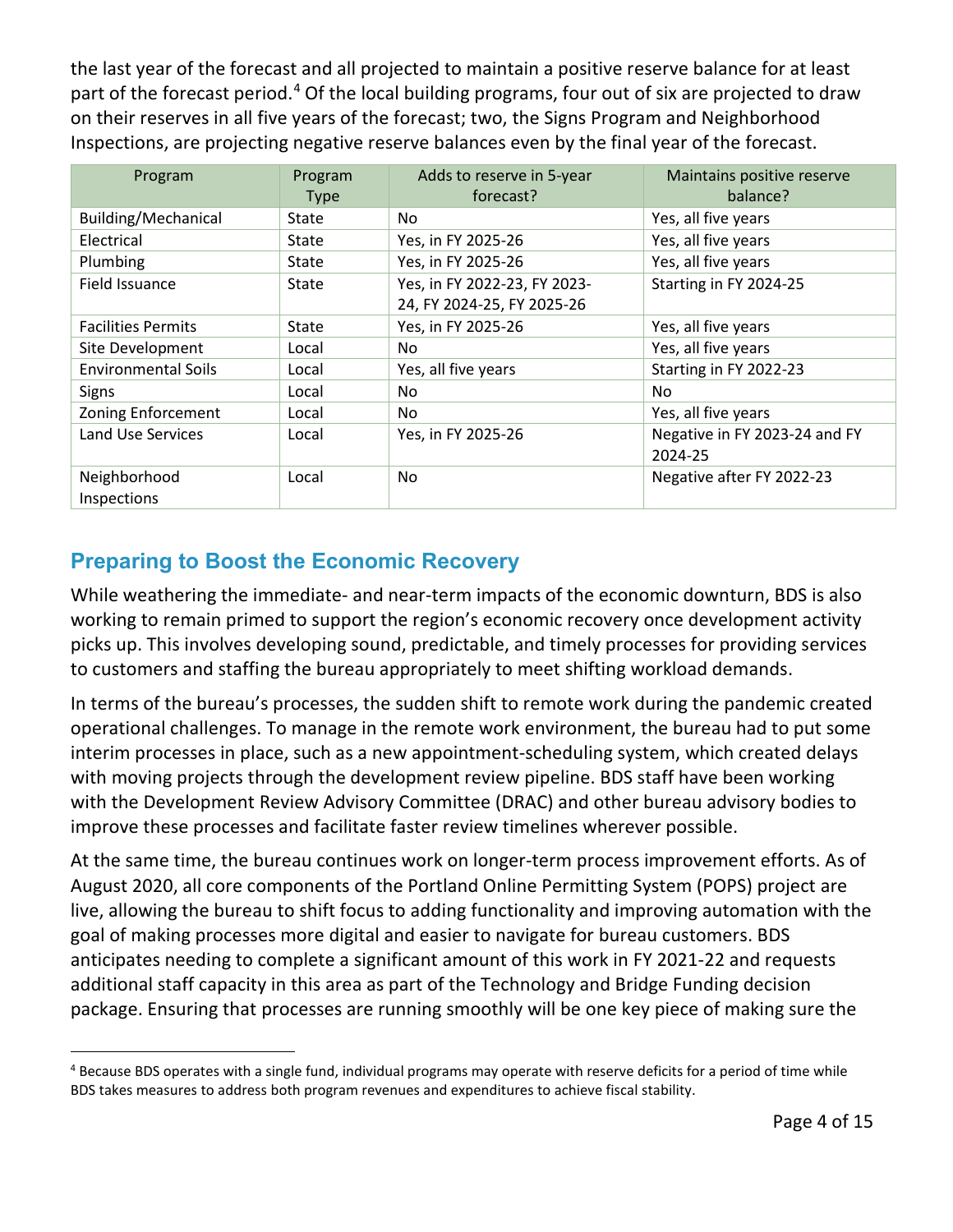bureau is poised to support economic recovery.

The bureau is also striving to ensure they are adequately staffed to support development activity when it begins to increase. If the bureau reduces staff capacity too much during an economic downturn, it creates difficulty in responding to increases in development activity when the demand for service returns. This is the reasoning for BDS's General Fund requests in this requested budget: by slowing the bureau's draw on its reserves in FY 2021-22, these resources would allow the bureau to maintain a higher level of staffing going into the beginning of the economic recovery, currently anticipated in FY 2022-23. CBO's analysis and recommendation on this decision point is discussed in the decision package section of this review.

## **Strategic Investments in Equity**

The BDS Equity and Policy Development Section is tasked with implementing the bureau's Five-Year Racial Equity Plan. The team works with staff from across bureau programs to apply an equity lens to the bureau's work, including through promoting equity in recruitment and hiring processes, in contracting, through training of BDS staff, and through community outreach and education. This section also includes the Empowered Communities Program, which provides focused support for Black people, Indigenous people, people of color, and people with disabilities in navigating zoning, development, and permitting requirements.

Even as the bureau as a whole faced the need to contain costs in recent years, BDS has continued making strategic investments in equity work. The Equity and Policy Development Section's revised budget has grown in each of the last five years, increasing by \$0.8 million, or 140%, from FY 2017-18 to FY 2020-21. A commitment to continuing to invest in this area is reflected in the bureau's strategic direction and supported by the Budget Advisory Committee Report and priorities of other bureau advisory bodies.



Quantitative measurement of the impacts of these investments has proven challenging. BDS has not historically collected demographic information about its customers; there are compelling privacy, security, and trust-building reasons not to do so. However, this means that although the bureau tracks a robust suite of performance measures, it cannot disaggregate outcomes by demographic to understand how its policies and practices affect different groups differently. BDS is exploring options such as anonymous surveys to gather data about customers' experience with the bureau. The bureau also plans in the next year to hire a 1.0 FTE data analyst position that will focus on equity-related data, aiming to increase the bureau's capacity for this work.

This is crucial work which the bureau continues to prioritize even in the midst of significant budgetary challenges. As this work expands, CBO encourages the bureau to continue pushing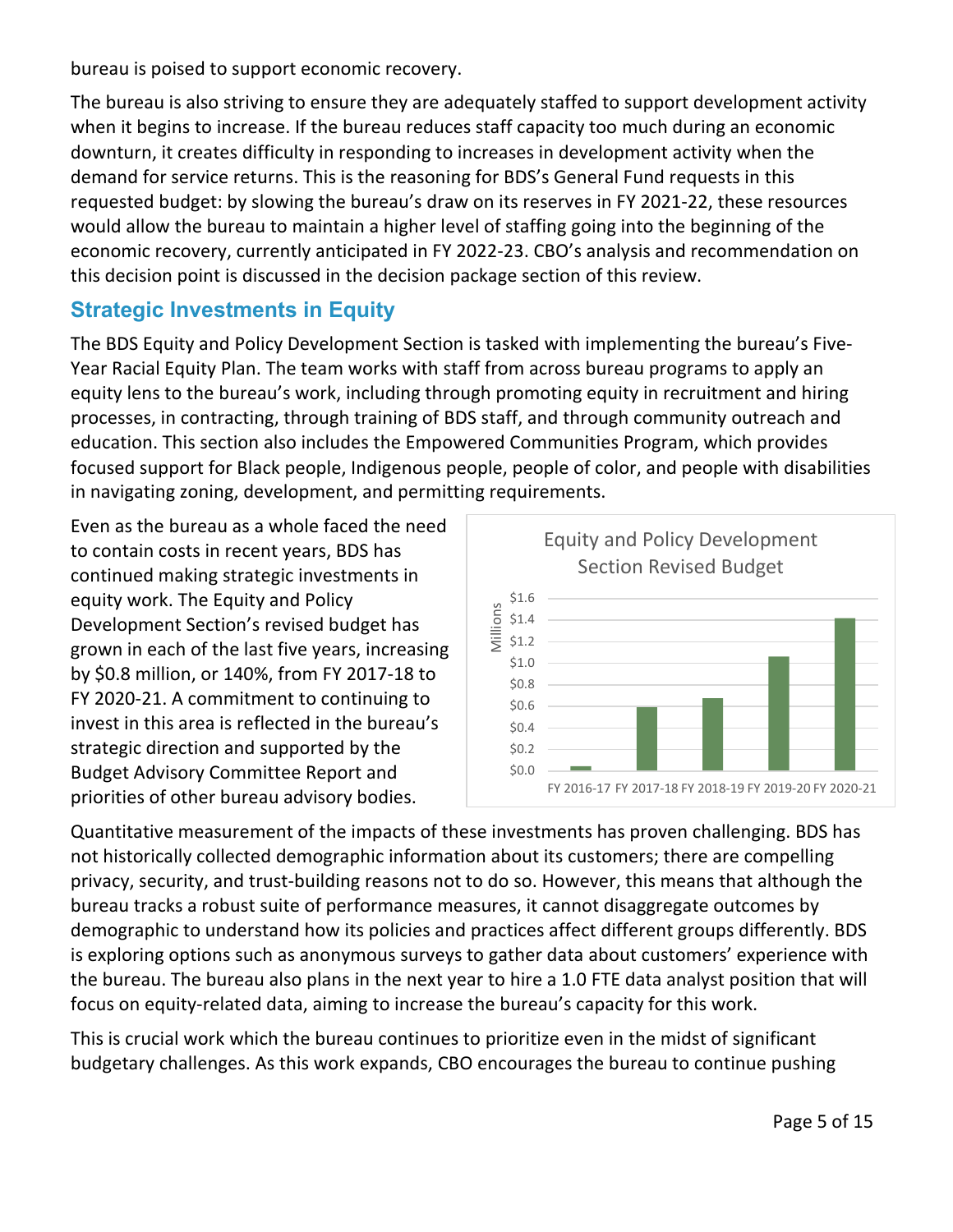forward a dual focus on both tailoring support to historically underserved communities in navigating City systems and on making those systems more responsive and easier to navigate for everyone. Resources and support focused on particular communities, such as the Empowered Communities Program, are key; so are continued efforts to suffuse the expertise of Equity and Policy Development across the bureau to transform operations across program areas.

## **DECISION PACKAGES**

#### **Required 5% Reduction**

*11422, (\$51,596), 0.00 FTE*

#### **Request Summary**

BDS's required 5% General Fund reduction comes from the Neighborhood Inspections Program, which is the only BDS program that receives General Fund support. This reduction in resources would mean fewer funds available for rental inspections and nuisance abatements in FY 2021-22.

#### **CBO Analysis**

The Neighborhood Inspections Program enforces minimum standards for residential structures and exterior maintenance requirements for non-residential properties, and addresses nuisance complaints in outdoor areas and adjacent rights-of-way. According to the program's performance measures it completed 2,513 housing inspections in FY 2019-20 and cleaned up 1,799 properties.

The program is intended to address health and safety hazards for residential tenants and overall neighborhood livability concerns throughout the City. The program has taken steps to increase equity impacts in recent years, including establishing the Enhanced Rental Inspection Program, which identifies additional rental units to inspect when an initial inspection finds substantial code violations. Staff are also reviewing older cases to identify negative impacts for elders, disabled people, and people of color to inform process improvements moving forward.

General Fund support for the program relates directly to its interface with equity. Because code violations often arise due to a property owner's own financial situation, the program seeks to achieve compliance before charging a fee or penalty. The program is successful at this, averaging correction of 90% of violations before a fee or penalty is assessed; however, this means that 90% of violations are not bringing revenue to support the program. A reduction to its General Fund revenue means either the program must reduce its level of enforcement activity, leaving more health, safety, and nuisance conditions unaddressed, or assess more or higher fees and penalties, negatively impacting property owners who in many cases are already struggling financially.

As mentioned above, Neighborhood Inspections is BDS's only program receiving General Fund revenue, and thus the only source for the 5% reduction. BDS is requesting add-back of this reduction. Further discussion of the potential impacts of loss of these resources for the program is included in the analysis of the add-back decision package below.

### **Total Constraint: (\$51,596 ongoing) | 0.00 FTE**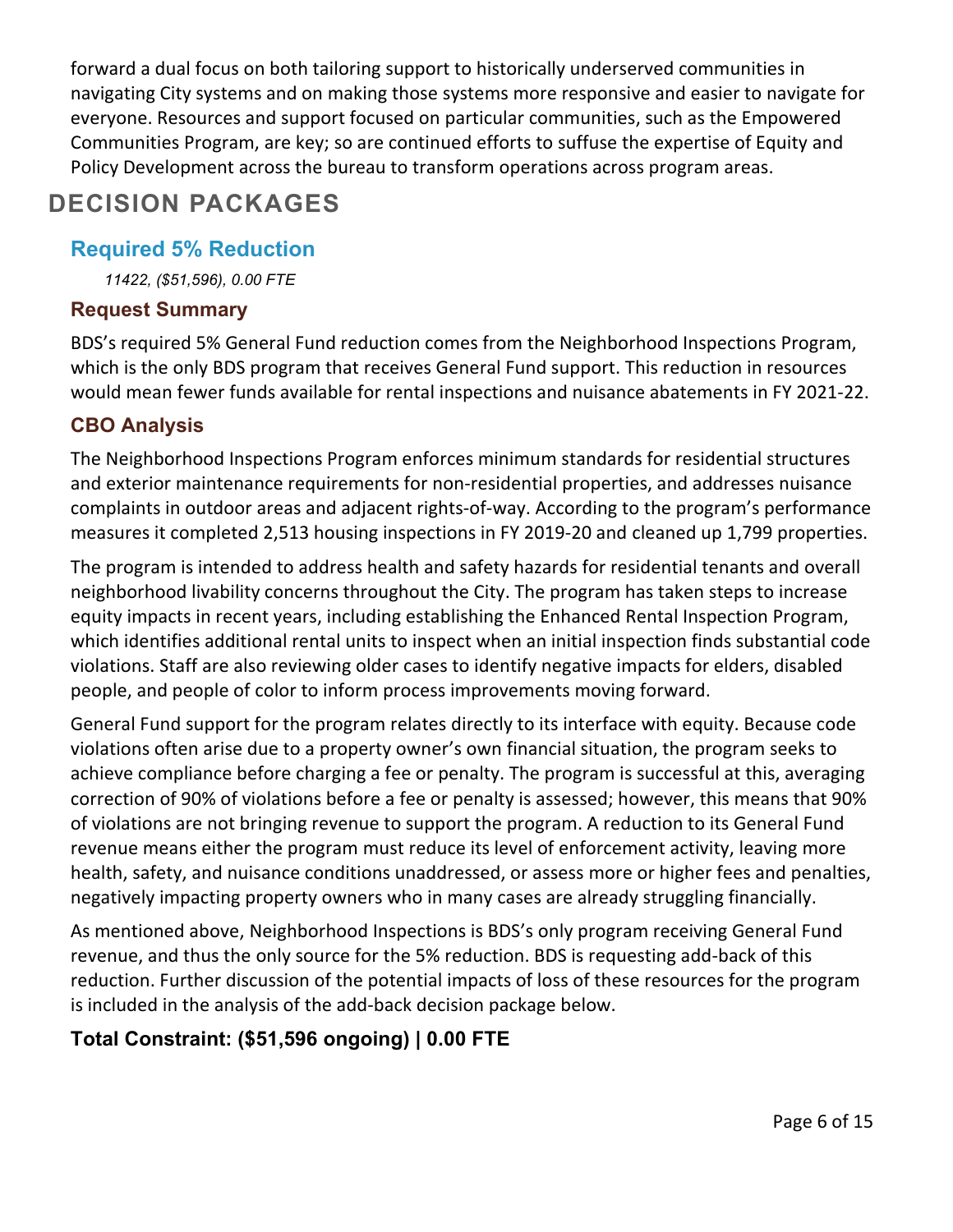## **Neighborhood Inspections Program General Fund Request**

*11424, \$1,000,000, 0.00 FTE*

#### **Request Summary**

This request is for \$1.0 million in one-time General Fund resources to support the Neighborhood Inspections Program. These resources would eliminate the program's projected draw on its reserves in FY 2021-22, allowing the program to maintain staffing and service levels.

#### **CBO Analysis**

As described in the analysis above, the Neighborhood Inspections program faces challenges to achieving cost recovery through fees and penalties alone because it seeks to achieve compliance with code requirements before charging a fee or penalty. For this reason, the program has historically received some amount of General Fund resources, which over the past several years has made up between 20% and 30% of the program's total revenues.

Since the FY 2008-09 recession, Neighborhood Inspections has achieved cost recovery through program revenues alone (not factoring in General Fund resources) in only one year, FY 2015-16. However, including General Fund resources the program achieved cost recovery in each year between FY 2014-15 and FY 2016-17, and built up a reserve balance of \$4.4 million by FY 2016- 17. Program revenues and General Fund support for the program have both decreased since then, and the program has drawn on its reserves in each year since FY 2016-17.

Without additional one-time General Fund support, the program projects to exhaust its reserves in FY 2022-23, entering a reserve deficit that is projected to grow through each remaining year of the forecast.<sup>[5](#page-6-0)</sup> Five-year projections, factoring in annual fee increases of 5%, have revenues holding at around 60% of costs and, assuming an even level of General Fund support, show a steady gap of between \$0.7 million and \$0.8 million per year between costs and total revenues.

The one-time resources in this request would eliminate the program's draw on its reserves for FY 2021-22, leaving the program with a projected FY 2021-22 year-end balance of about \$1.3 million and delaying the program's entry into a reserve deficit to FY 2023-24.<sup>[6](#page-6-1)</sup> Though this one-time infusion of resources would keep the program on better financial footing over the coming years, it does not resolve the underlying conflict between reliance on fine and penalty revenue and the mission of the program. As noted above, the program had drawn on its reserves for three fiscal years before the onset of the COVID crisis. In the [FY 2020-21 budget review,](https://www.portlandoregon.gov/cbo/article/754848) CBO advised BDS "to closely monitor the financial adequacy of the program…and as needed, highlight the expected service trade-offs to Council and develop additional mitigation strategies for Council's input."<sup>[7](#page-6-2)</sup>

As described above, this program is intended to address health and safety hazards for residential tenants and overall neighborhood livability concerns throughout the city. After seeing lower

<span id="page-6-0"></span><sup>&</sup>lt;sup>5</sup> Because BDS operates with a single fund, individual programs may operate with reserve deficits for a period of time while BDS takes measures to address both program revenues and expenditures to achieve fiscal stability.

<span id="page-6-2"></span><span id="page-6-1"></span> $6$  BDS notes that, if anything changed about its revenues or expenditures for FY 2021-22 (for example, receiving one-time General Fund support), the bureau would recalculate its financial projections, so some projection assumptions may shift. <sup>7</sup> City Budget Office, FY 2020-21 BDS Budget Review, page 8.<https://www.portlandoregon.gov/cbo/article/754848>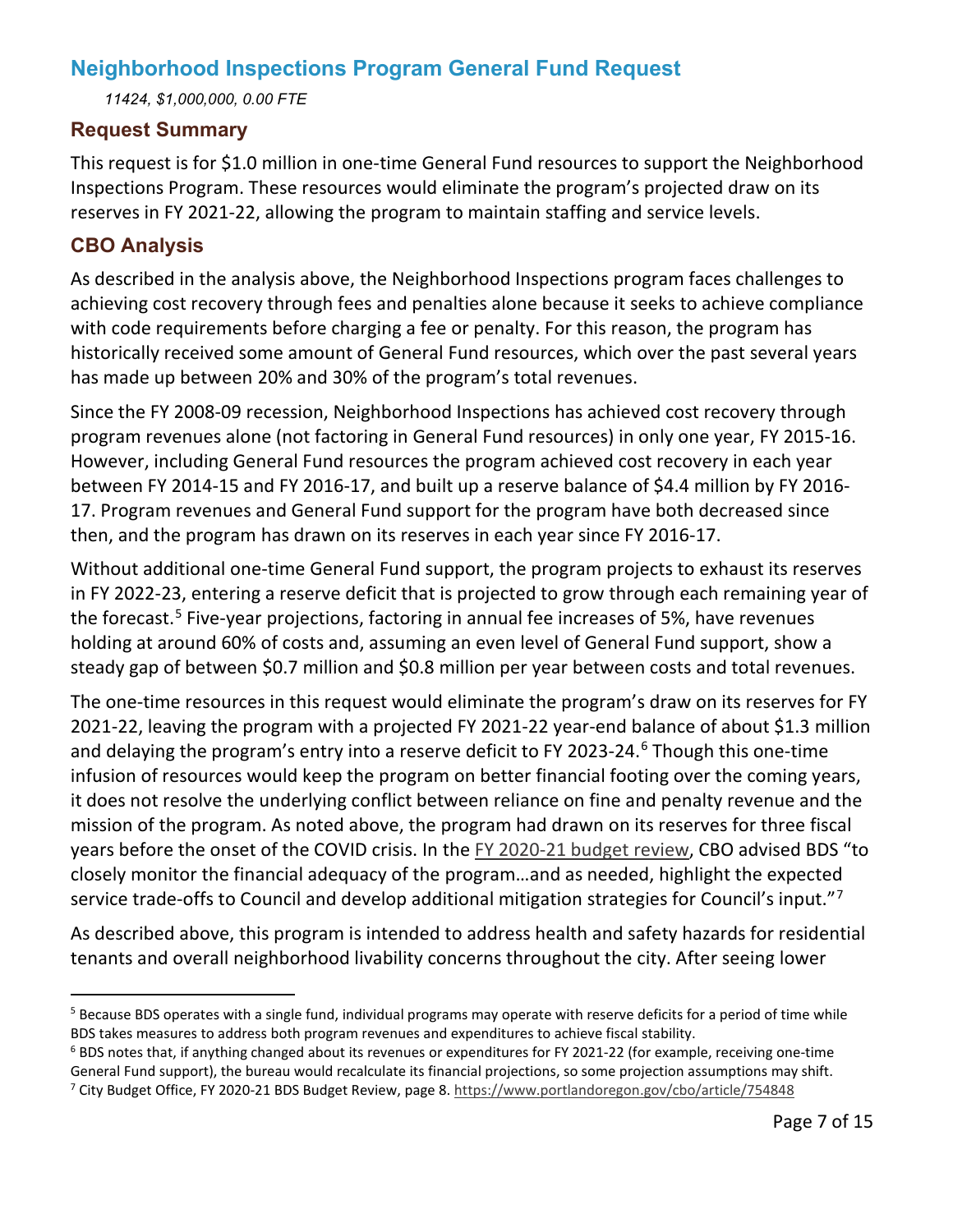demand for residential inspections at the start of the pandemic as tenants had heightened concerns about housing stability, in the first quarter of FY 2020-21 BDS has seen demand increase and anticipates this continuing into FY 2021-22. While CBO has concerns around the long-term sustainability of the current program and funding model, CBO also finds the need to address health and safety hazards particularly salient during the current pandemic and housing crisis. Given the difficulty this program would face addressing a sizeable reserve deficit even as BDS's overall revenues begin to recover and given the nexus between this program's work and healthy, safe, affordable housing for Portlanders, CBO recommends this request. CBO recommends that Council consider a Budget Note directing assessment of the level of General Fund subsidy needed to sustainably support the level of service Council desires for this program.

## **CBO Recommendation: \$0 ongoing | \$1.0 million one-time | 0.00 FTE**

## **Community Engagement Position**

*11425, \$187,985, 1.00 FTE*

#### **Request Summary**

This request is for \$187,985 in one-time General Fund resources to fund a new Community Engagement Specialist position. This position would lead the bureau's community engagement efforts with a goal of ensuring the bureau's programs and services meet the needs of Black people, Indigenous people, people of color, and people with disabilities.

#### **CBO Analysis**

BDS's Equity and Policy Development and Communications section includes 17.0 FTE, 9.0 FTE for Equity and Policy Development and 8.0 FTE for communications. As discussed above, this section has grown significantly in recent years. As it has evolved, the team has identified a need for more sustained and in-depth engagement of historically and currently underserved communities to center their needs and feedback in development of bureau programs, services, and policies.

The bureau has taken steps to expand outreach and engagement efforts over the past several fiscal years, including partnering with community organizations on listening sessions with BIPOC small business owners; developing ongoing partnerships with community organizations and businesses to assist BIPOC clients with projects; and supporting recruitment of diverse candidates for City advisory boards and commissions. Many of these efforts were led in FY 2019-20 by an Outreach and Information Representative position in the Empowered Communities Program, a position which is vacant as of this writing.

City [financial policy 2.04](https://www.portlandoregon.gov/citycode/article/200795) states that one-time funds "should be used for one-time programs and projects with a defined end date, bridge funding, or to address citywide liabilities that are not included in the City's five-year forecast."[8](#page-7-0) Development and implementation of a bureau-wide strategy for community engagement is long-term work that will require sustained support. Given BDS's overall financial situation, the bureau would be challenged to absorb the costs of this

<span id="page-7-0"></span><sup>&</sup>lt;sup>8</sup> The full policy can be found here[: https://www.portlandoregon.gov/citycode/article/200795](https://www.portlandoregon.gov/citycode/article/200795)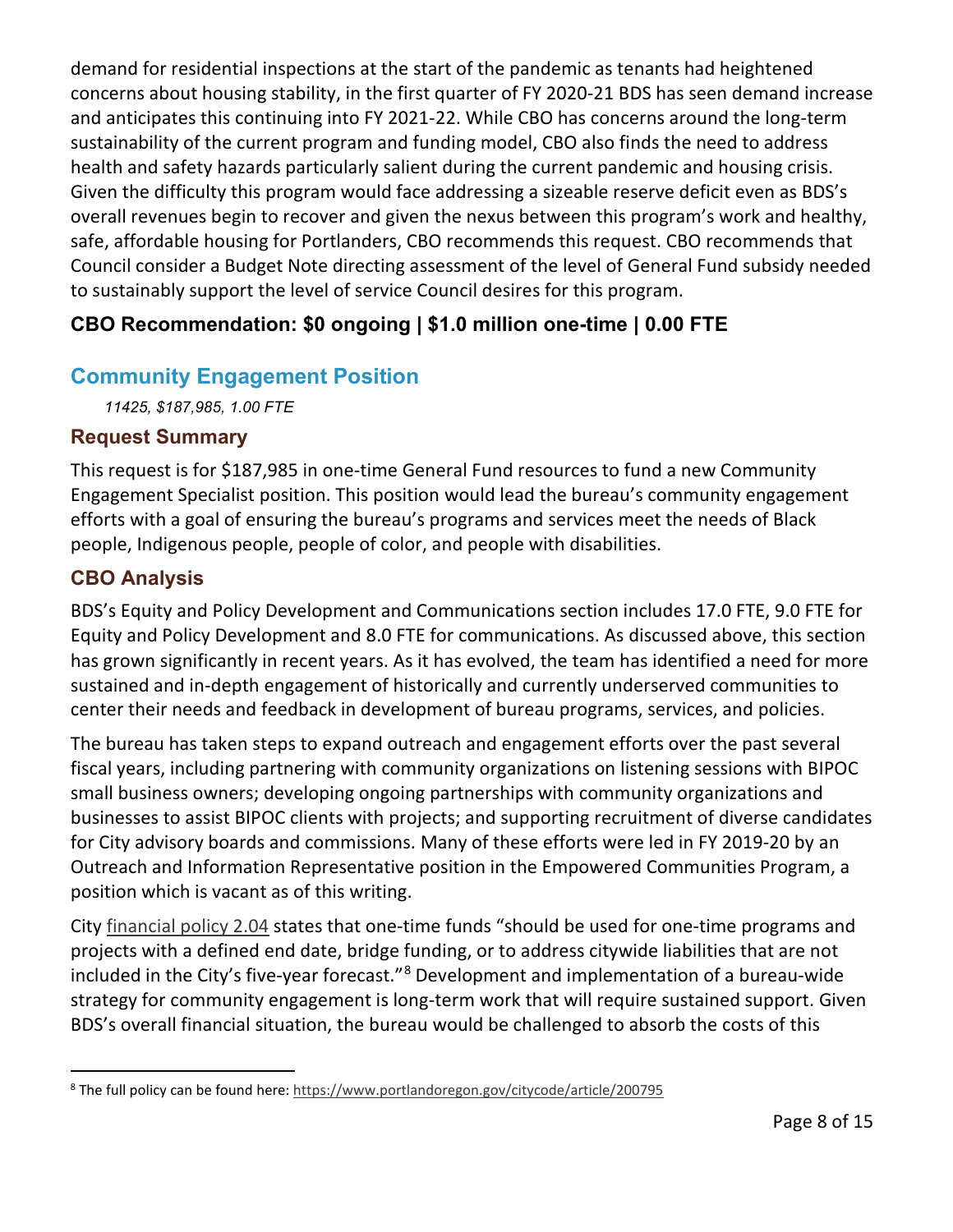position after the first year if General Fund support were not renewed, and BDS notes that it may bring forward future General Fund requests to support this position.

In addition to concerns about using one-time resources to fund ongoing work, CBO has questions about funding this work with General Fund resources. The BDS financial model provides that, for the most part, customers pay fees to cover the costs of the services BDS provides to them. Acknowledging that there are very real challenges to doing so in the next year given the state of the economy, CBO recommends that BDS continue to ensure that its fee schedule factors in the costs of removing barriers and improving provision of services to customers whose needs are not met by current processes.

Due to the ongoing nature of this work and potential for additional future General Fund impact, CBO does not recommend one-time resources for this request.

## **CBO Recommendation: \$0 ongoing | \$0 one-time | 0.00 FTE**

## **BDS Technology and Bridge Funding**

*11429, \$6,659,743, 0.00 FTE*

#### **Request Summary**

This request is for \$6.7 million in one-time General Fund resources to support BDS in maintaining continuity of operations during the economic downturn. These resources would allow the bureau to avoid layoffs of 26.0 FTE and would support an additional 7.0 FTE, for which the bureau would repurpose existing vacant positions, to address a technology implementation backlog.

#### **CBO Analysis**

This request aims to allow BDS to maintain current levels of staffing through FY 2021-22 and to accelerate technology implementation so the bureau is poised to respond to eventual economic recovery. BDS's current five-year projections suggest that FY 2021-22 will be the worst year of the economic downturn for the development industry. By protecting 26.0 FTE from layoffs and adding 7.0 FTE in technology and continuous improvement capacity, the bureau aims to have more skilled, trained staff on hand and more efficient, user-friendly processes in place to support the projected uptick in development activity beginning in FY 2022-23.

Of the full request, \$5.2 million is related to avoiding layoffs of 26.0 FTE. Without additional resources, the bureau projects needing to make this reduction in spring of FY 2020-21. Although BDS has not yet identified where workforce reductions would be made, the bureau anticipates impact being widespread across workgroups. Staff reductions would negatively affect turnaround times and other level-of-service measures, as well as reducing the bureau's capacity for ongoing process improvement work needed to improve the quality and timeliness of service delivery. The bureau also notes that, due to bargaining agreements, staff reductions must be made largely based on seniority. This hinders the bureau's efforts to retain a diverse workforce, as the bureau's employees of color on the whole tend to have less seniority. This is a serious concern not only for the current downturn but moving forward, as BDS's model is premised on making periodic staffing reductions in alignment with workload demands. This must be a priority for the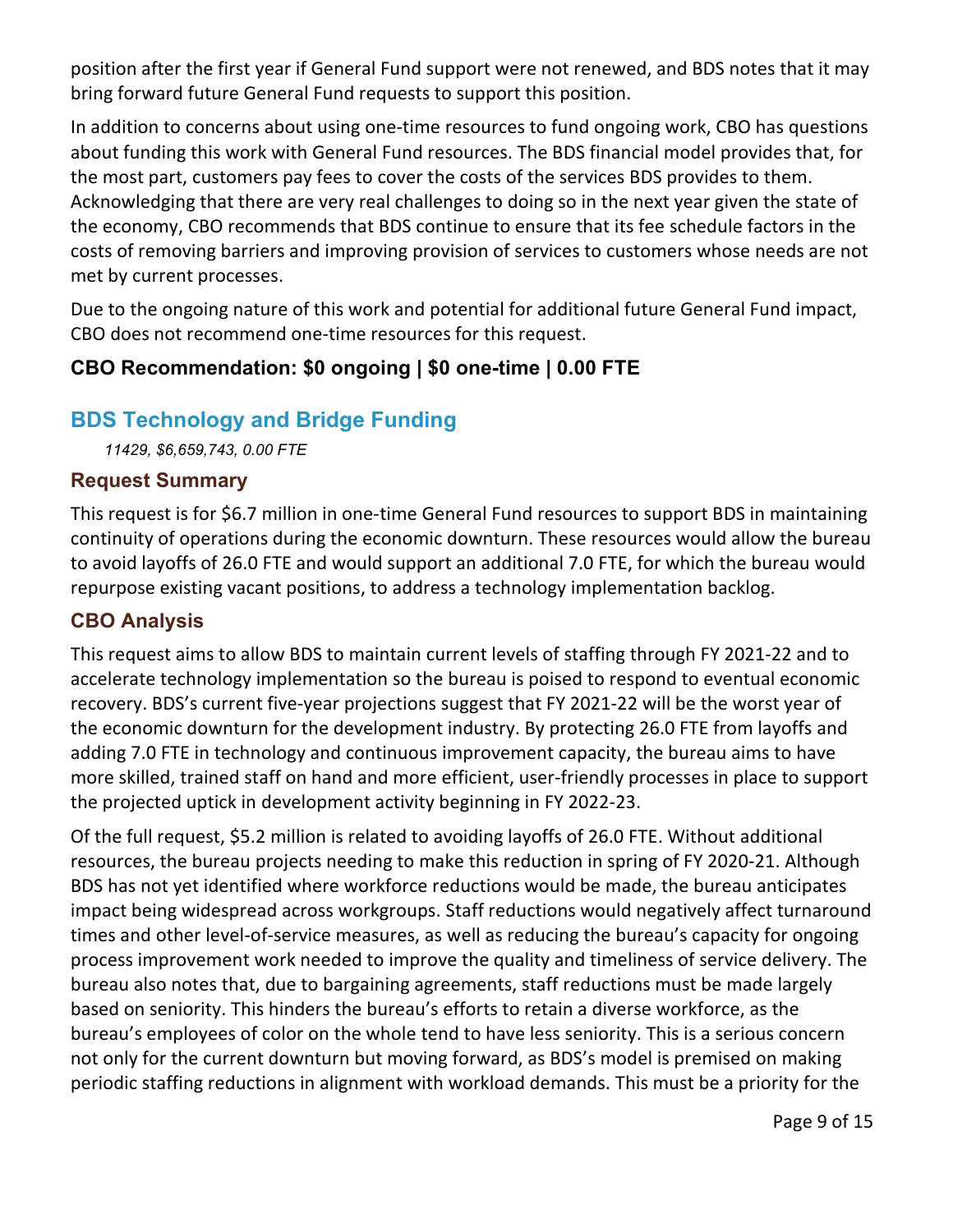City to address in future contract negotiations with employee bargaining units.

CBO analysis finds that the requested one-time infusion of General Fund resources is likely not sufficient to sustain the additional costs of 26.0 FTE throughout the five years of the forecast. Although the bureau currently projects revenues beginning to increase starting in FY 2022-23, revenues are projected to remain insufficient to cover costs—even with layoffs factored in—until FY 2025-26. If the other assumptions in the projections remained constant, a one-time infusion of General Fund resources in FY 2021-22 and the ongoing added costs of 26.0 FTE additional positions would exhaust the bureau's reserves by FY 2024-25.<sup>[9](#page-9-0)</sup>

This means that, under current projections, the request alone would not provide a sufficient funding bridge for the bureau to sustain proposed staffing levels; however, it would help slow the bureau's draw on reserves and allow more time to adapt to the developing economic situation.

The remainder of the request, \$1.5 million, would add seven positions to: increase bureau capacity for coordination with interagency partners, vendors, and the Bureau of Technology Services; enhance project management across technology workstreams; shorten project timelines; implement process improvements to the permitting process; improve performance reporting tools to inform process improvements; and implement a digital equity plan for community-facing technology and process improvement projects.

While some of this work is new and forward-looking, the bureau is also trying to solve a backlog developed during the system migration as the AMANDA platform was updated, and address the need to implement portions of projects faster than planned due to COVID-19. Three of the seven positions in this request would help accelerate resolution of this backlog, speeding up implementation by an estimated 3 weeks for smaller projects and 4-6 weeks for larger projects. They would also assist with training development, communication, and change management.

Current projections show that one-time General Fund support for only this portion of the request would allow the bureau to absorb these additional costs without running out of reserves by the end of the five-year forecast, although at no point in the forecast would the bureau be able to begin rebuilding its reserves. There is potential for the bureau to absorb the cost of at least some of these positions within its current projection model.

Clearly, there would be positive impacts of protecting 26 jobs, maintaining staffing in preparation for economic recovery, and accelerating technology implementation. However, the City is operating with a deficit of General Fund resources, and any added support for BDS requires reductions elsewhere in the City. Moreover, based on BDS's current projections, it does not appear that this request would truly bridge BDS past the need to make workforce reductions in future years. Given current BDS projections, CBO estimates that a one-time subsidy may need to be closer to \$30 million to fully sustain the cost of 33 additional positions through the duration of the economic downturn and recovery over the next five years. As this level of General Fund

<span id="page-9-0"></span><sup>&</sup>lt;sup>9</sup> BDS notes that, if anything changed about its revenues or expenditures for FY 2021-22 (for example, receiving one-time General Fund support), the bureau would recalculate all of its financial projections. This point should not be considered an exact calculation but a rough estimate of the potential need for additional future action.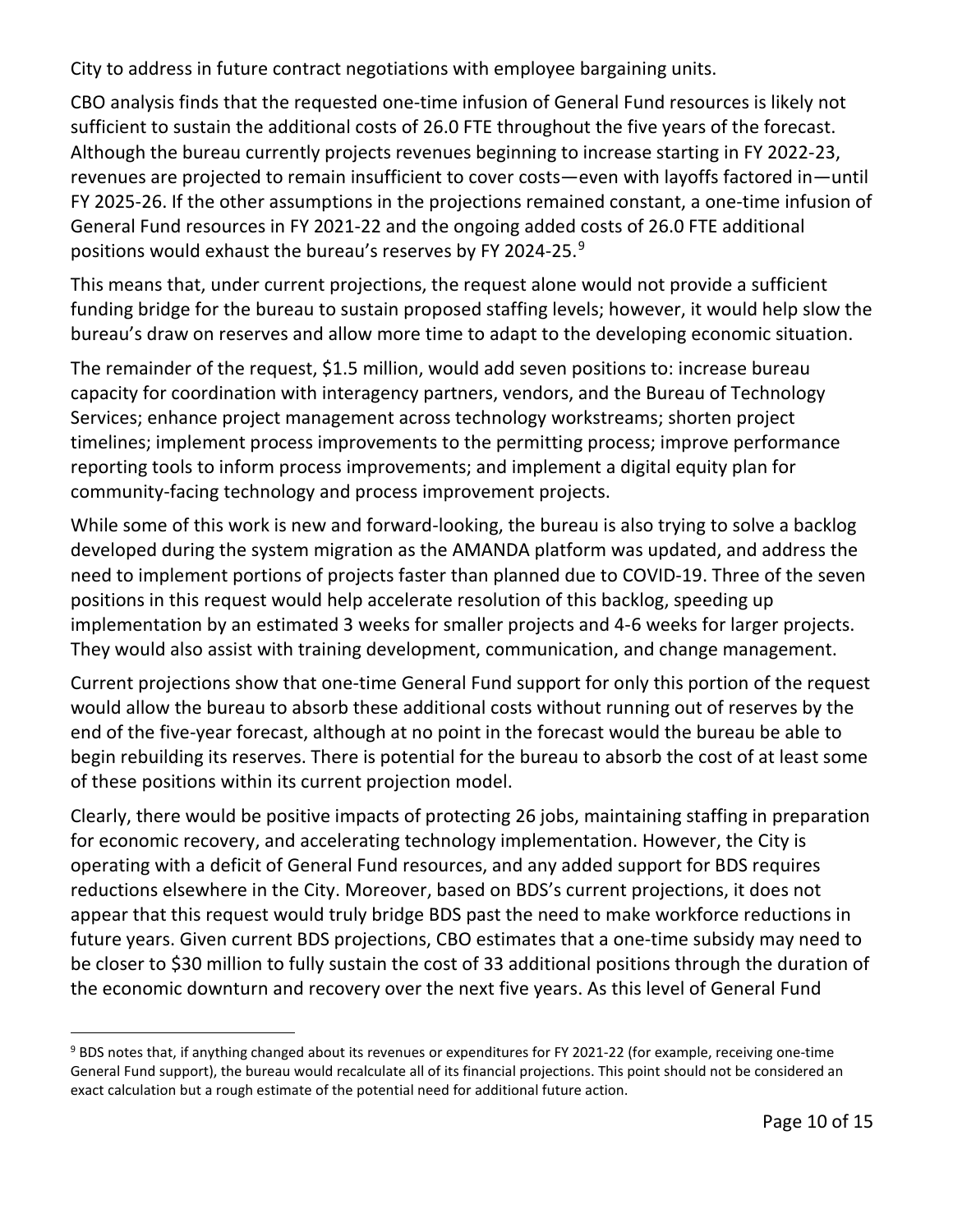resource is not available, making some staffing reductions now would position the bureau to be able to gradually add positions back in accordance with observed increases in workload instead of needing to reduce staffing in future years as workload begins to increase.

Under the Federal American Recovery Plan's current draft language, this request would likely be eligible for future federal stimulus funding, for which the rules and distribution are anticipated to be finalized this Spring. Due to limited available General Fund resources, CBO does not recommend General Fund support for this proposal; however, CBO would recommend allocating American Rescue Plan resources toward this request once the rules and funding are finalized.

## **CBO Recommendation: \$0 ongoing | \$0 one-time | 0.00 FTE**

## **Empowered Communities Program**

*11426, \$875,168, 0.00 FTE*

#### **Request Summary**

This request is for \$875,168 in one-time Recreational Cannabis Tax (RCT) resources to support the Empowered Communities Program, which provides focused support for Black people, Indigenous people, people of color, and people with disabilities in navigating zoning, development, and permitting requirements. These resources would support the existing 3.0 FTE in the program along with an additional 2.0 FTE that BDS would reclassify from existing vacancies. CBO is conferring with the City Attorney's Office to confirm whether all parts of this request fit within the eligible expense guidelines for RCT funds.

### **CBO Analysis**

The goal of the Empowered Communities program is to provide focused support for Black people, Indigenous people, people of color, and/or people with disabilities in navigating the permitting and review processes. This is the first time BDS has requested RCT funds for this program, and CBO is conferring with the City Attorney's Office to confirm whether all parts of this request fit within the [eligible expense guidelines](https://www.portlandoregon.gov/auditor/article/581607) as approved by voters.<sup>[10](#page-10-0)</sup> The most relevant portion of the eligible expense guidelines is for "support for neighborhood small businesses"; while portions of this request are narrowly and directly focused on small business support, other portions appear to include broader support for BIPOC customers and customers with disabilities, including those who are homeowners or nonprofit organizations.

The program is currently made up of 3.0 FTE, each of whom manages a specific sub-program:

- The Small Business Empowerment Program assists aspiring or current small business owners with navigating the development review process for new spaces or with permitting changes to their existing physical spaces.
- The Arts Empowerment Program assists artists and arts organizations with navigating

<span id="page-10-0"></span> $10$  These eligible expense guidelines are outlined in City Council Resolution 37217, adopted in June 2016: <https://www.portlandoregon.gov/auditor/article/581607>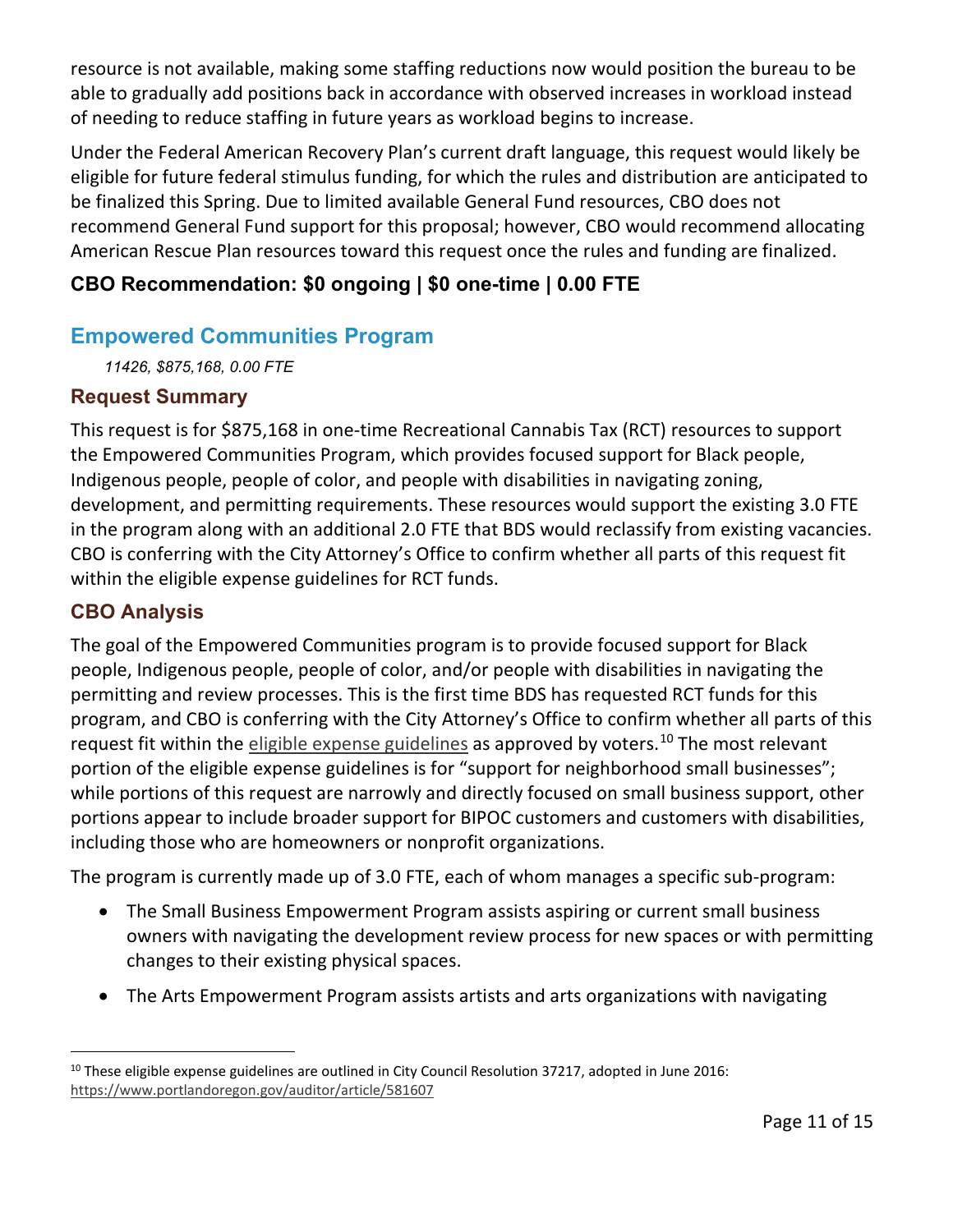permitting processes.

• The Empowering Neighborhoods Program assists clients with resolving issues with building and zoning code violations on their properties.

The program serves an average of 57 customers per year through these three programs. Demand for these services exceeds the program's capacity with current staffing levels and resources.

This request proposes to support the existing 3.0 FTE with RCT resources in FY 2021-22 and to add 2.0 FTE in additional support for the program. The two new proposed positions would be:

- 1.0 FTE for Ownership Resources and Education, which would support residential property owners, including those seeking to run home-based businesses, with planning and development for construction projects on their properties. This position would also support residential property owners who have performed work without permits to seek resolution before engaging with the Code Compliance Program and would support BIPOC cannabis industry customers with permitting for construction projects.
- 1.0 FTE for the Solar Program, which would partner with the Portland Clean Energy Fund (PCEF) to assist property owners and contractors in attaining permits for solar panel installation and other weatherization projects.

With this expansion of 2.0 FTE, the program anticipates being able to serve an additional 100-150 clients per year through the Empowered Communities Program.

BDS states that should these one-time resources not be renewed for future years, the bureau would support the ongoing work of this program through bureau resources (as it does currently for the existing 3.0 FTE). CBO notes that, while supporting the three existing positions through RCT resources for even one year would have a positive effect on BDS's overall financial situation by reducing the bureau's draw on reserves in FY 2021-22, expanding the program by 2.0 FTE could have negative future-year impacts for the bureau's finances by increasing the bureau's costs if RCT resources are not renewed.

CBO also notes that, because one of the positions the program proposes to add has a direct interface with PCEF, the possibility exists for that position to be funded in a more ongoing way through an interagency agreement with the Bureau of Planning and Sustainability.

Recreational Cannabis Funds are managed separately from the General Fund and allocations must adhere to eligible expense guidelines. Allocation options of Cannabis Fund resources will be discussed by the Council at a budget work session on April  $1<sup>st</sup>$ .

## **Add-back of 5% Reduction to Neighborhood Inspections Program**

#### *11423, \$51,596, 0.00 FTE*

### **Request Summary**

This request adds back the \$51,596 required reduction to the Neighborhood Inspections Program. These resources would allow BDS to complete additional rental inspections and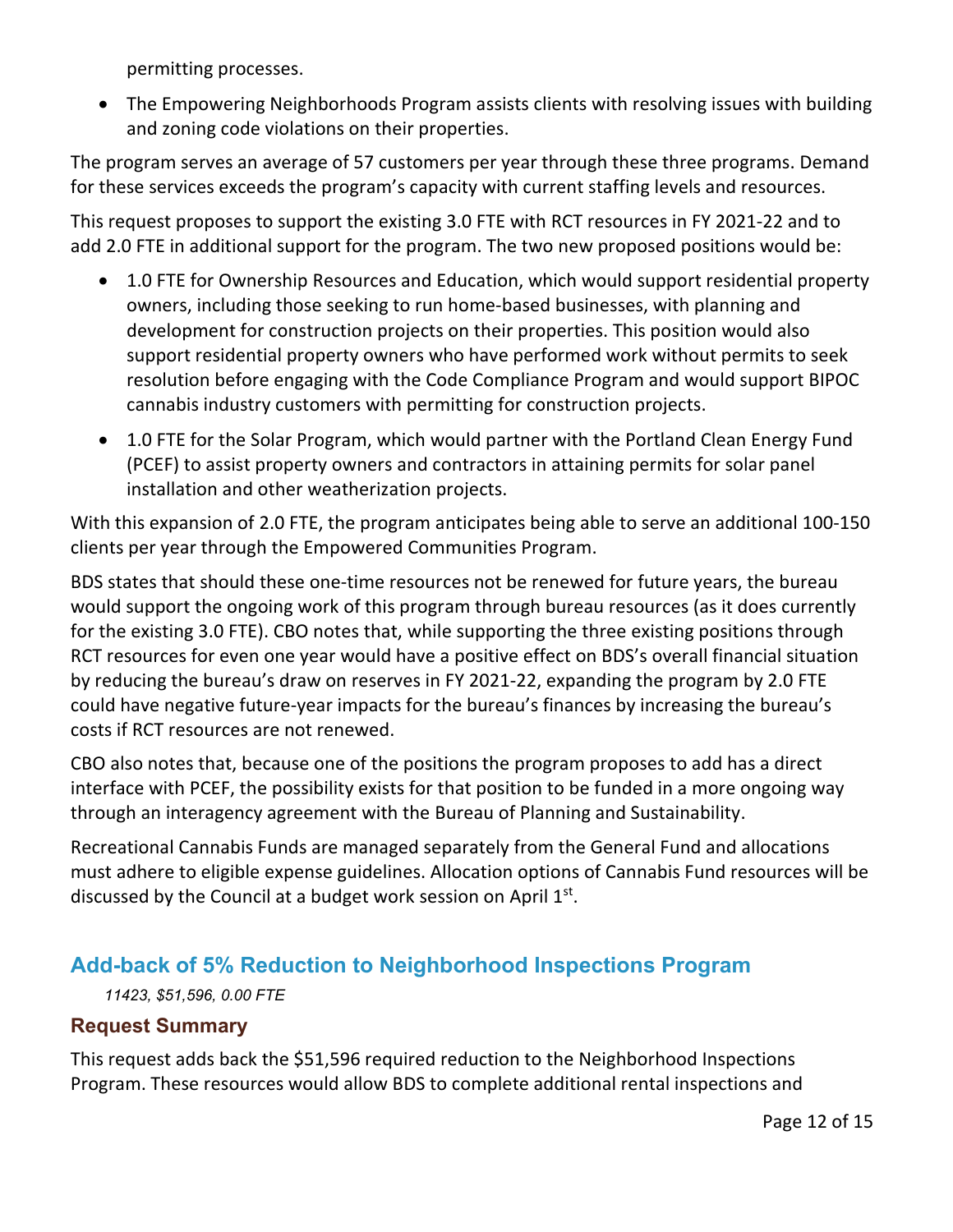nuisance abatements in FY 2021-22.

#### **CBO Analysis**

BDS estimates that a reduction of \$51,596 in General Fund resources for Neighborhood Inspections would mean the equivalent of either 53 fewer housing inspections or 79 fewer nuisance inspections in FY 2021-22. In addition, due to the cumulative effects of General Fund reductions in recent years and the program's current financial outlook, BDS anticipates potentially needing to reduce staffing of by 0.5 FTE in FY 2021-22 to absorb this reduction.

Demand for Neighborhood Inspections services is largely complaint-driven, and in FY 2020-21 BDS is seeing lower numbers of complaints than in the prior year. While the bureau anticipates demand remaining below previous levels into FY 2021-22, data from the second quarter of FY 2020-21 suggests that demand for these services is beginning to gradually increase again. With lower General Fund resources; staff reductions from Safety Net retirements, layoffs, and natural attrition; and the bureau-wide hiring freeze preventing increase of staffing levels, the program has concerns about being able to meet an increasing level of demand in FY 2021-22.

Additional detail on the program's financial situation is shared in the analysis of the "Neighborhood Inspections Program General Fund Request" decision package above. CBO recommends adding these resources back on an ongoing basis to avoid gradual erosion of the program's ability to address health and safety concerns without adding to the financial burden property owners are facing. However, as CBO is also recommending the program's one-time request for FY 2021-22, CBO recommends making this 5% reduction on a one-time basis to prioritize resources for other urgent needs in the coming year.

### **CBO Recommendation: \$51,596 ongoing | (\$51,596) one-time | 0.00 FTE**

### **Land Use Services General Fund Request**

*11427, \$1,200,000, 0.00 FTE*

#### **Request Summary**

This request is for \$1.2 million in one-time General Fund resources to support the Land Use Services Program (LUS), which administers the Portland Zoning Code. These resources would allow the program to reduce the draw on its reserves and to maintain staffing levels needed to provide timely services now and as the economy begins to move into recovery.

#### **CBO Analysis**

Land Use Services administers the Portland Zoning Code, which guides and limits development in Portland to meet the goals of the City's Comprehensive Plan. In addition, the program reviews development proposals for compliance with the Zoning Code and other codes and provides public information regarding zoning regulations. Land use reviews happen near the beginning of the development process, making it particularly important that this program provide timely services in order not to negatively affect downstream permitting processes and project timelines.

In the past, this program received ongoing General Fund resources, but this funding ended in FY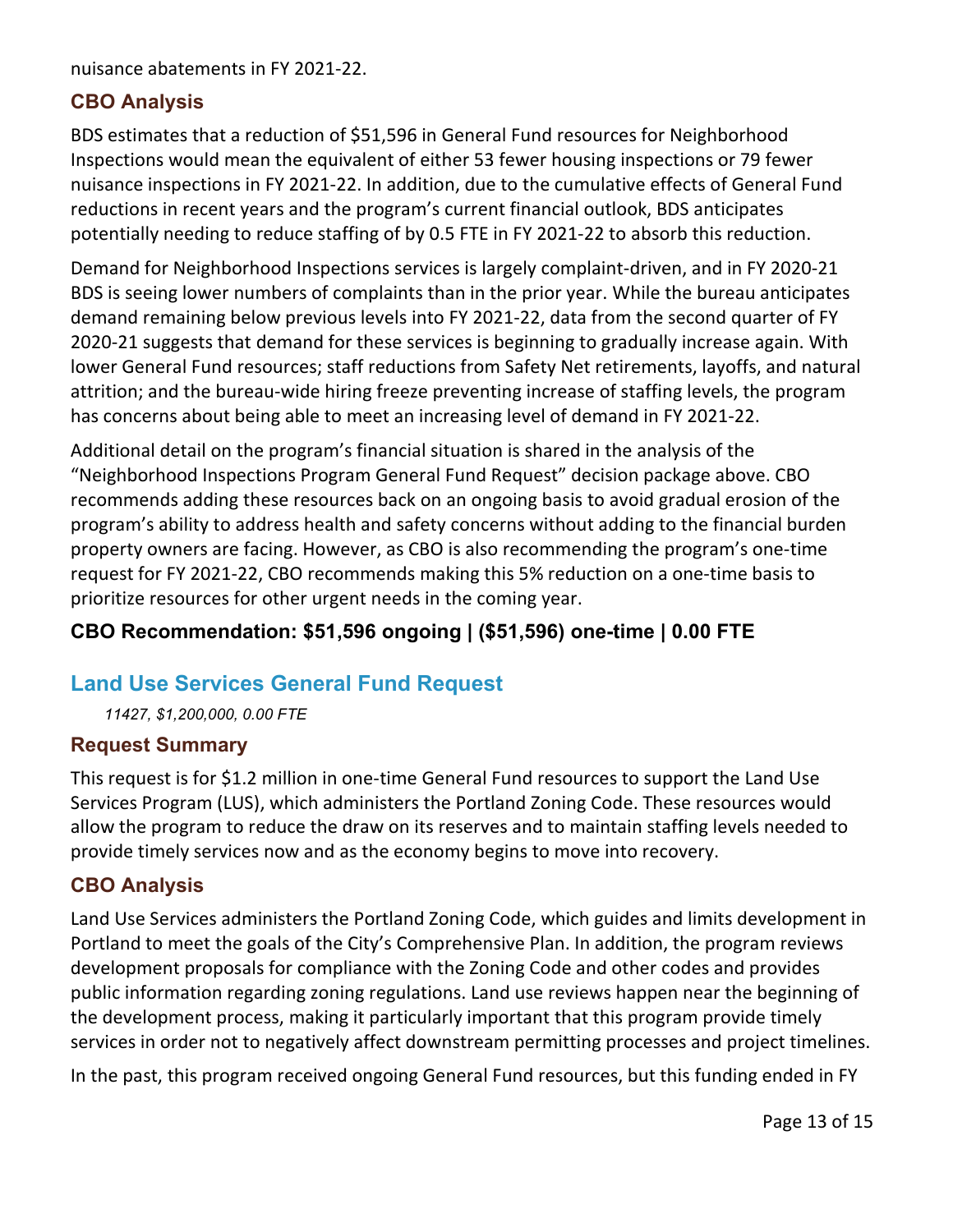2017-18. In that year and the following, the program did not achieve cost recovery, although it did so in FY 2019-20. BDS notes that the program sometimes struggles to achieve cost recovery as many of its functions—responding to phone calls from the public, consulting on zoning-related work with other City bureaus, reviewing code changes— are indirect business functions and do not bring in fee revenue. In 2005, Council enacted the Development Services Fee to help fund these types of services, and since then the program's cost recovery has generally been higher.

Over the post-Great Recession years of increased development activity, LUS built significant reserves, reaching a peak of \$12.5 million in FY 2016-17. The program has drawn on its reserves in several years since FY 2016-17, and projects to end FY 2020-21 with just over \$6 million in reserves. Over the five-year forecast, the program is projected to continue drawing on its reserves in the first three years, and projects a reserve deficit in FY 2023-24 and FY 2024-25.<sup>[11](#page-13-0)</sup> However, after factoring in the recovery of revenues to begin in FY 2022-23 and projected 5% fee increases in each year of the forecast, the program is projected to achieve cost recovery beginning in FY 2024-25 and begin rebuilding its reserves in FY 2025-26.

This request would reduce, though not eliminate, the program's draw on its reserves for FY 2021- 22. BDS states that this level of reduced draw on reserves would allow the bureau to maintain staffing needed to sustain current levels of service. Without additional resources, the program may face reduction in staffing. Similar to the bureau-wide Technology and Bridge Funding request analyzed above, a one-time infusion of General Fund resources used to sustain higher staffing levels (and thus higher costs) seems likely to leave the program facing significant reserve deficits or the need to pursue staffing reductions or additional resources in future years.

Under the Federal American Recovery Plan's current draft language, this request would likely be eligible for future federal stimulus funding, for which the rules and distribution are anticipated to be finalized this Spring. Due to limited available General Fund resources, CBO does not recommend General Fund support for this proposal; however, CBO would recommend allocating American Rescue Plan resources toward this request once the rules and funding are finalized.

## **CBO Recommendation: \$0 ongoing | \$0 one-time | 0.00 FTE**

## **Signs Program General Fund Request**

*11428, \$420,000, 0.00 FTE*

#### **Request Summary**

This request is for \$420,000 in one-time General Fund resources to support the Signs Program, which administers the requirements of the Signs and Related Regulations Code. These resources would allow for continuity of operations for this program while avoiding the need for significant fee increases or suspension of all or parts of the program.

<span id="page-13-0"></span> $11$  Because BDS operates with a single fund, individual programs may operate with reserve deficits for a period of time while BDS takes measures to address both program revenues and expenditures to achieve fiscal stability.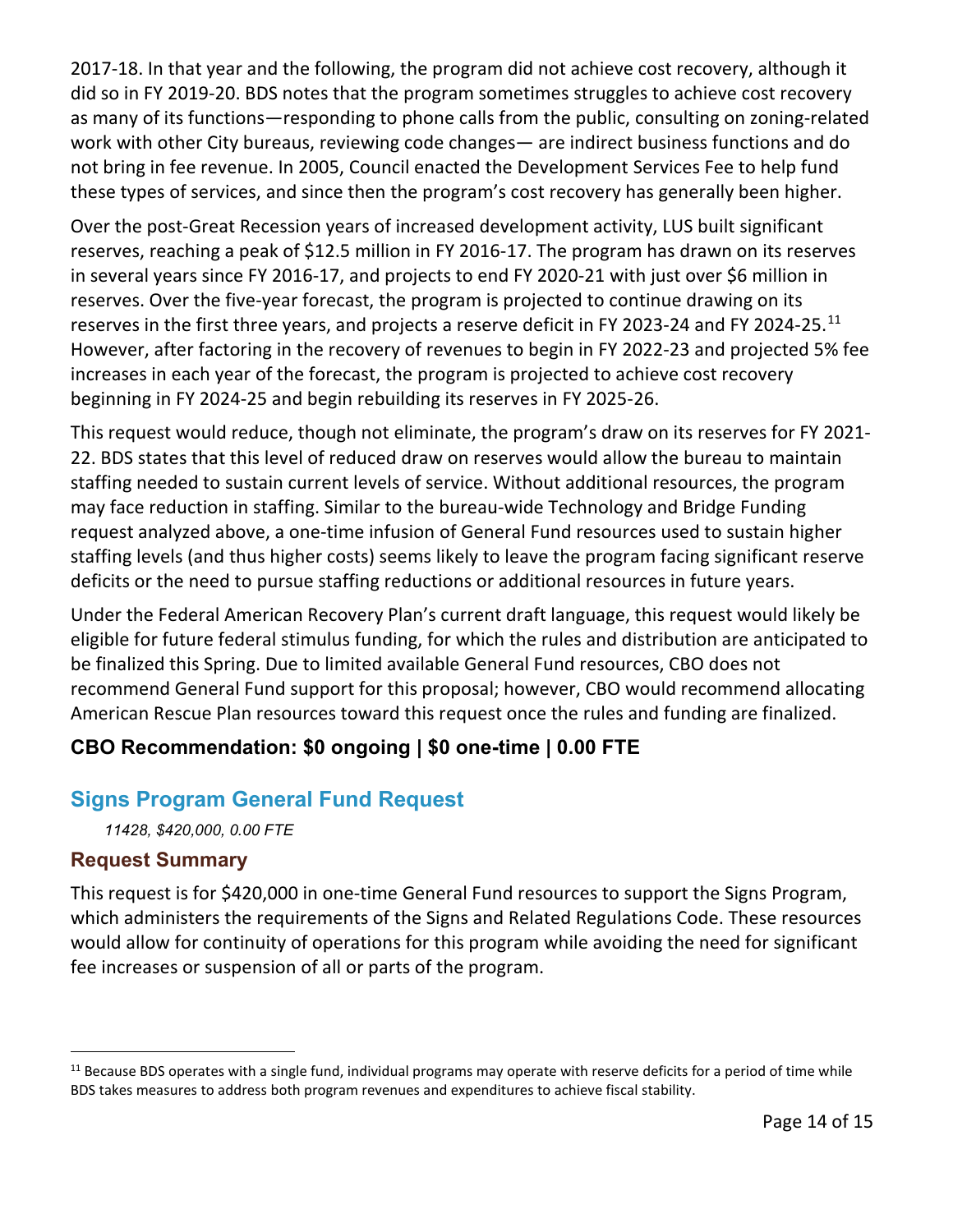### **CBO Analysis**

BDS's Signs Program administers the Signs and Related Regulations Code, which ensures that signs and awnings are constructed to protect life, health, property, and public welfare. The program has not achieved cost recovery since FY 2017-18 and has run a reserve deficit in each year since then, projecting to end FY 2021-22 with a deficit of \$418,599. In fact, while the program has more often than not achieved cost recovery since FY 2002-03, it has never met its reserve goal and has operated with a reserve deficit for most of that time.

This request would eliminate the program's projected FY 2021-22 year-end reserve deficit, returning the program to a neutral starting point, although BDS anticipates the program continuing to operate below cost recovery for the remainder of the five-year forecast. BDS's primary goal with this one-time request is continuity of operations for the program. Without these additional resources, the bureau sees two options for the program:

- Requesting that City Council approve significant fee increases. BDS notes that the sign industry has been vocally opposed to fee increases for the program. The program's fees were not increased at all between FY 2014-15 and FY 2018-19, but increased by 5% in FY 2019-20 and by 15% in FY 2020-21. Current projections assume a fee increase of 5% in each year of the five-year forecast, but the bureau does not project this increase as sufficient to allow the program to achieve cost recovery within the five-year period. The bureau notes that fee increases on the scale needed to sustain the program would negatively impact businesses at a time when many are already struggling.
- Requesting that City Council temporarily suspend all or part of the program. Suspending enforcement of code requirements for signs could lead to health or safety hazards or to pedestrian and ADA barriers due to haphazard placement of signs on sidewalks. Suspension would also lead to some future costs of re-starting the program: planning and training costs, notifying the public of the policy change, and potentially the need to hire additional personnel if the workload is unable to be absorbed by existing resources.

Although the current economic downturn is certainly affecting this program, the challenges it faces run deeper than just this downturn. Investing limited General Fund resources in the program now would still leave it facing a difficult situation after the resources expire (albeit with less of a reserve deficit to manage). CBO recommends that BDS work with City Council to identify a longer-term solution for supporting this type of work.

Under the Federal American Recovery Plan's current draft language, this request would likely be eligible for future federal stimulus funding, for which the rules and distribution are anticipated to be finalized this Spring. Due to limited available General Fund resources, CBO does not recommend General Fund support for this proposal; however, CBO would recommend allocating American Rescue Plan resources toward this request once the rules and funding are finalized.

## **CBO Recommendation: \$0 ongoing | \$0 one-time | 0.00 FTE**